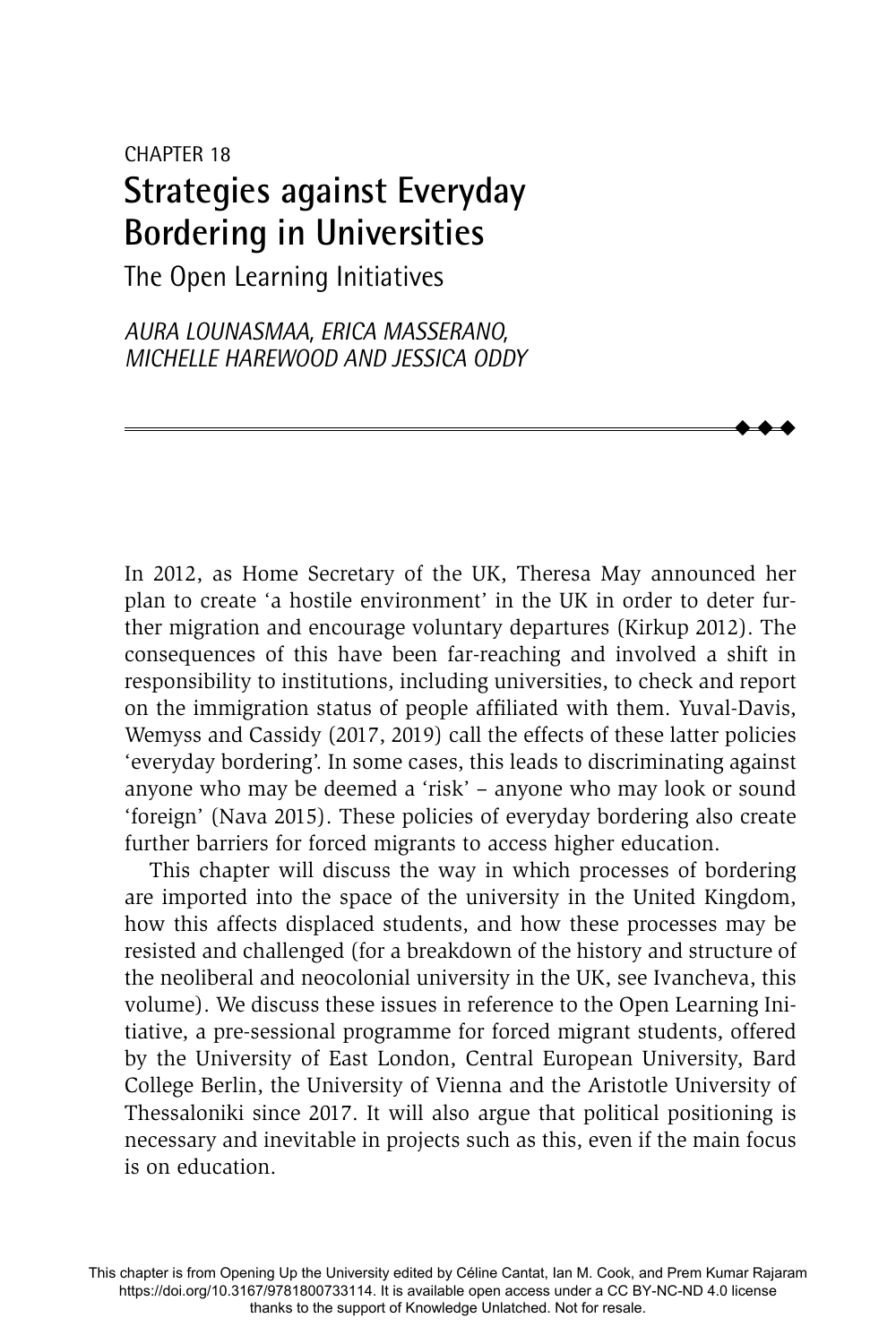## **UK Higher Education and the 'Hostile Environment'**

Migration of all types, including forced, has always been a deep, integral part of European culture and society. A total of 0.6 per cent of current UK citizens, or an estimated 361,000 people, were once refugees. While a third of them have lived in the UK for fifteen years or more, there are also many newer arrivals. At least 35,099 people submitted an application for asylum to the UK Home Office in 2020 (UK Government 2020). Fifty per cent of asylum seekers wait more than six months, and many for several years, for the initial decision about their legal status to be granted, during which time they are prevented from working (Bulman 2019). Starting or continuing university education during this time of limbo is an attractive option for many, but one that comes with multiple barriers.

Asylum seekers usually have the right to study, but there are different temporary humanitarian protection visas providing limited or no access to public funds, which means that those who have received asylum may still be effectively prevented from accessing education (Article 26 Network and Coram Children's Legal Centre 2016). Those who have been granted temporary protection statuses usually only have the right to study for the duration of their temporary leave, which may not cover the duration of their studies. Asylum seekers are often charged international fees and have no access to public funds to cover these. Some universities have opted to charge them Home Fees, which are significantly lower, but still out of reach for most asylum seekers. Only those who have been granted refugee leave to remain have the right to study and access to public funds, including student finance. Even if on paper the support appears to be there, it isn't always the case. While seventy-five universities in the UK are providing scholarships for asylum seekers and refugees, due to poor planning and lack of understanding of the barriers forced migrants face in accessing universities, a proportion of these scholarships remain vacant every year (Murray 2017).

Those asylum seekers and refugees who do succeed in accessing universities often struggle to understand the requirements of the system and are faced with the structural racism and inequalities endemic in the hierarchical education sector (Ivancheva, Lynch and Keating 2019). A student with an asylum seeker background states:

Although some opportunities are available (including generous scholarships for asylum seekers), information about services, funding opportunities, policies and practices regarding higher education is difficult to access. Some of us have been offered places in universities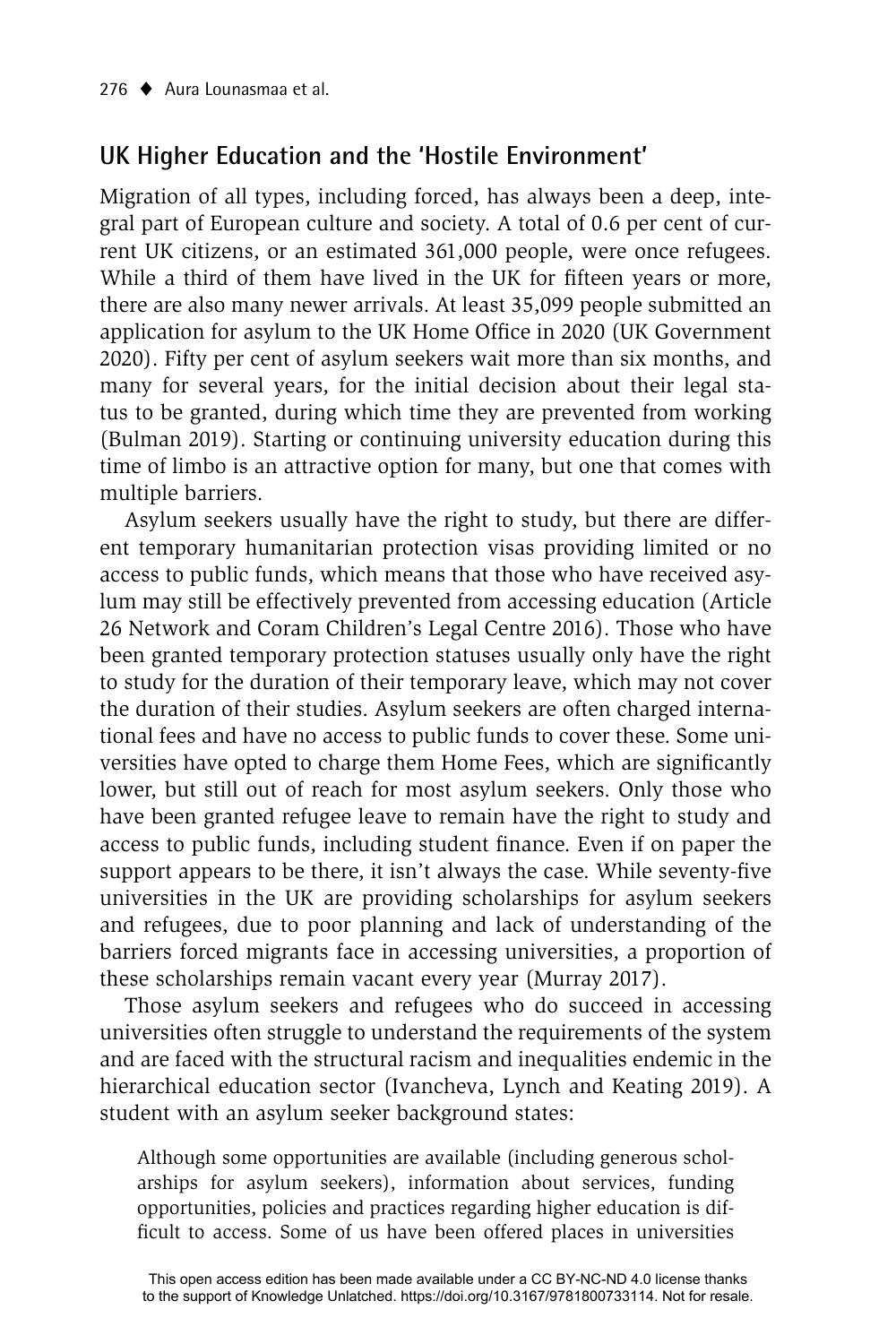and invited to come and enrol, only to be told on arrival that we cannot start as our status does not permit access to student finance. (Lounasmaa and Esenowo, with OLIve students 2019: 42)

Those who succeed are seen as extraordinary individuals, who persevere and succeed due to individual talents. The 'ordinary' refugee has no chance of success in a system so severely stacked against them.

In addition to lack of clarity around the right to study, lack of access to funding and structurally high tuition fees, other barriers for entry experienced by forced migrant students are lack of information about opportunities; language requirements, often to be proven exclusively through expensive certificates such as International English Language Testing System (IELTS); hostile culture and environment in HE institutions; lack of recognition of previous learning; lack of support for meeting application requirements and to develop necessary skills; lack of psychosocial support for those dealing with trauma and more (Lounasmaa and Esenowo, with OLIve students 2019). Some of these barriers are unique to their situation as refugees and asylum seekers, while others are shared with other populations in the UK.

Some of the barriers that are unique to legal status are a direct result of implementation by Theresa May as Home Secretary of her 'hostile environment' policies from 2012 onwards. Deportation was made easier to carry out before appeals were heard (UK Parliament 2013); vans with anti-immigration messages drove the streets (UK Home Office 2013); checks on thousands of elderly former migrants, especially from Caribbean countries, resulted in Commonwealth citizens who had spent their lives in the UK being deported, in many cases illegally (Agerholm 2018). Moreover, this period saw the implementation of the Immigration Acts of 2014 and 2016 (UK Home Office) which have shifted the responsibility for checking immigration status to landlords, healthcare professionals, employers and educational institutions. Moreover, universities have become border institutions. They are required to check the eligibility of each student to study in the UK throughout their programmes, and face fines and risk losing their licence to support international students' visa applications in the future if found in breach of the current policies. In 2012, London Metropolitan University received a ban on sponsoring international student visas for failing to comply with immigration policies (Meikle 2012). While asylum seekers do not require study visas and hence do not fall into this category, a failed asylum claim or a study ban once a student has already enrolled could put a university at risk of non-compliance.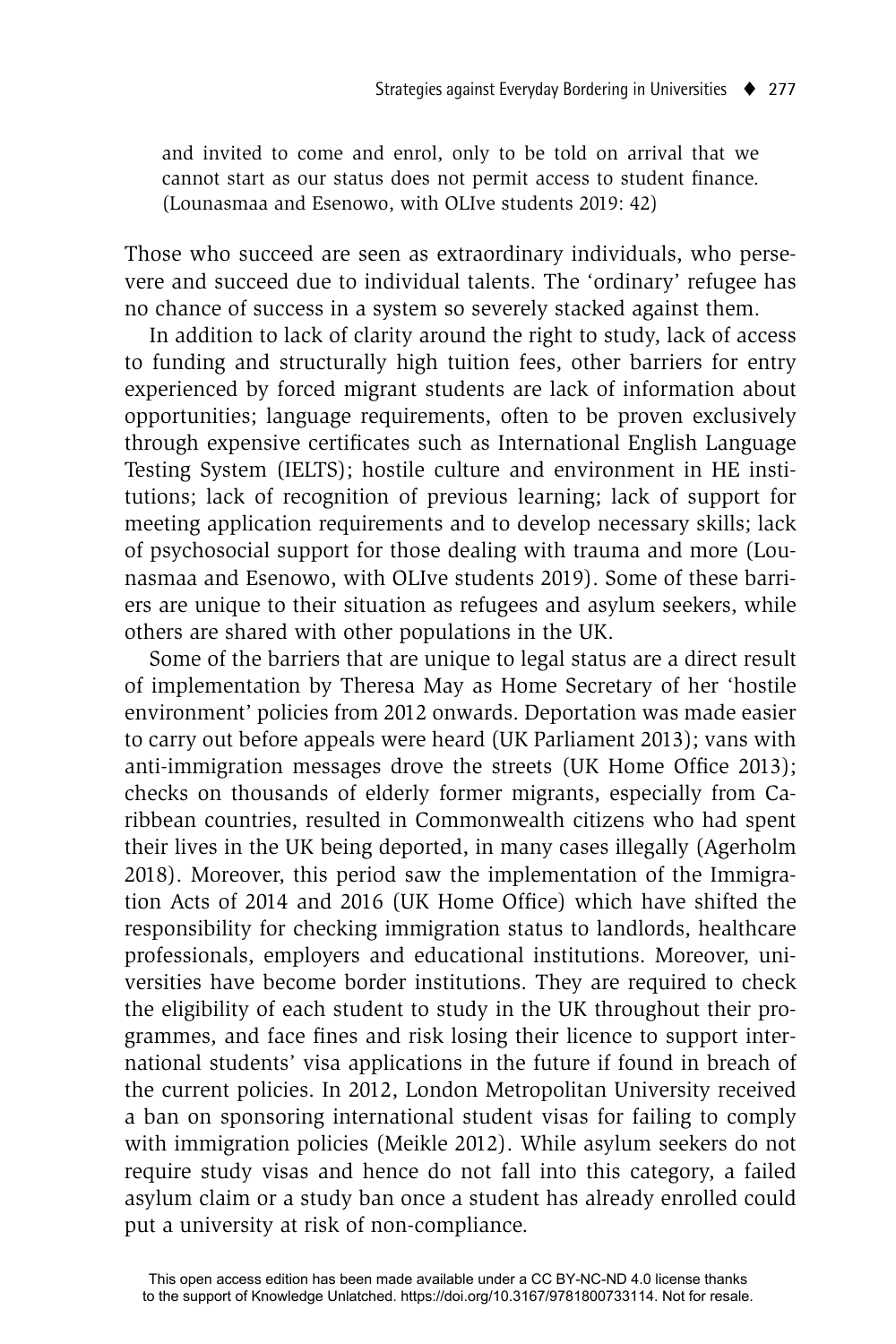In 2017, the Home Office began issuing study bans as part of the bail conditions for asylum seekers without providing adequate rationale and guidelines. Many individuals have been able to challenge these conditions, but this requires a legal inquiry and the assistance of an immigration lawyer. While all universities have compliance teams to manage student visa issues, not all have expertise in forced migration, and hence many forced migrant students are turned away from universities even after they have managed to secure a place on a programme. Some seventy-five universities now offer scholarships for asylum seeker students,<sup>1</sup> but the same universities may struggle to support the scholarship holders when it comes to defending their right to study. The hostile environment and how it transcends university is reflected upon by another OLIve student:

ever-changing policies make it even harder to know our rights regarding education and mean that many educational institutions are reluctant to support us. In 2017 some of us were banned from studying by a randomly applied immigration bail condition. Although the decisions were later overturned, this took several months, further increasing the gap since we last studied and further damaging our confidence. (Lounasmaa and Esenowo, with OLIve students 2019: 42)

# **Borders, Bordering and Barriers**

Yuval-Davis, Wemyss and Cassidy (2017, 2019) define the effects of these policies as 'everyday bordering'. They argue that the policies have shifted state borders away from airports and ports to citizens' private lives, workplaces and service-providing institutions. Instead of trained immigration officers, private landlords, school administrators, hospital receptionists and employers are now charged with understanding and applying immigration legislation. Misinterpreting or wrongly applying current legislation can incur personal fines of up to  $\text{\pounds}10,000$  or loss of an institutional licence to operate. Those without access to legal expertise often err on the side of caution and refuse to serve or recruit anyone whose status they are in doubt of. This distinguishes the UK from other countries such as Italy where students from a refugee and asylum seeker background may access higher education through unofficial channels and be already more present within it, though invisibilised (see Gallo et al., this volume). In some cases, this leads to discrimination against anyone who may be deemed a risk – anyone who may look or sound 'foreign' (Nava 2015). Together, these practices form a 'performance of borders', which means that 'borders are invoked and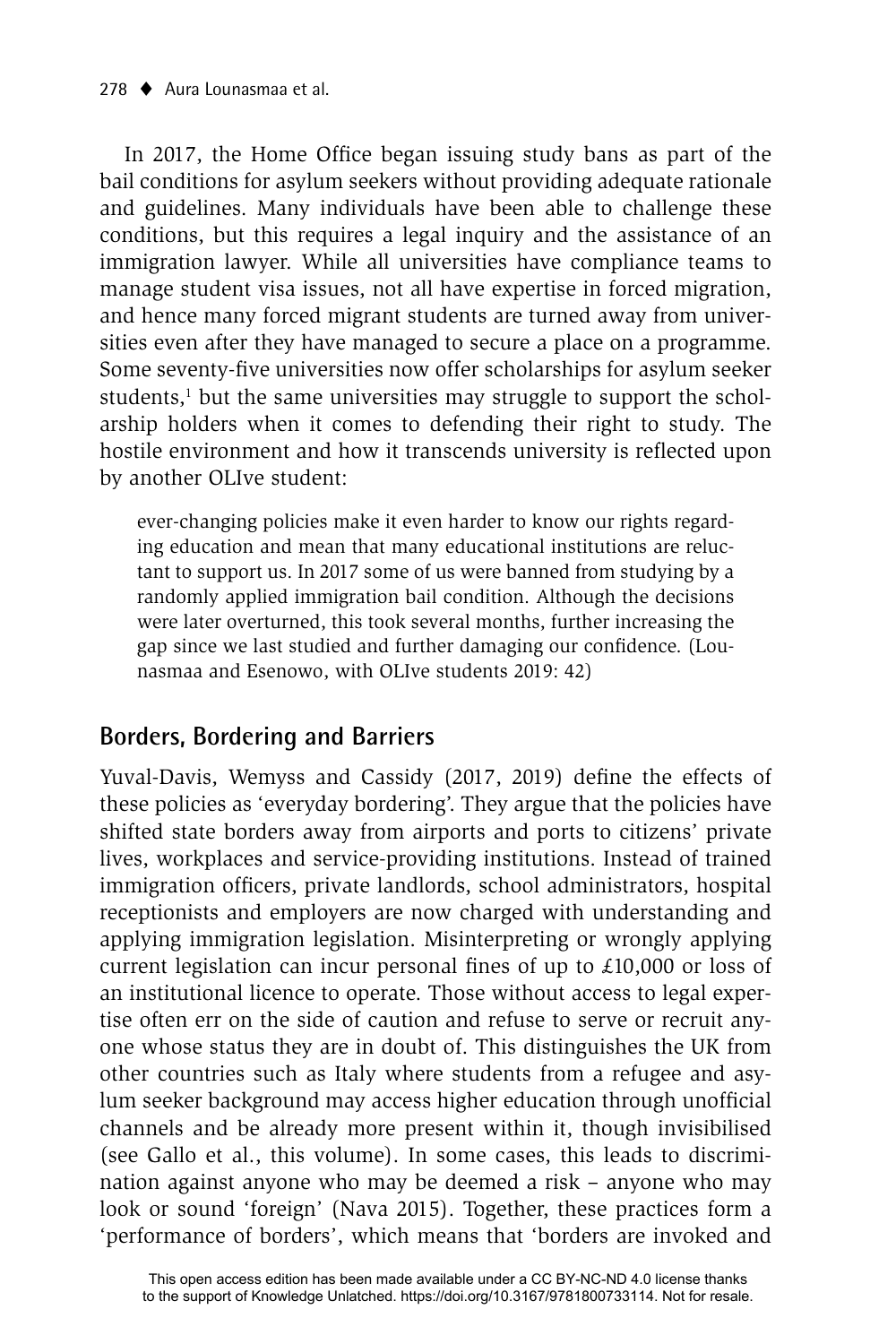materially enforced in new ways' (Gilmartin, Wood and O'Callaghan 2018: 11). Of course, these performances and policies affect migrants differently based on ethnicity, gender, religion and class (Yuval-Davis 2011). This is also true in UK universities, which are effectively weaponised for purposes of border control (Candappa 2019).

These barriers, related to the legal immigration status of individuals, do not exist independently of Britain's colonial history and the racial politics that stem from it, and hence, as El-Enany states, 'cannot be corrected through the doling out of legal status to a select few' (2020: 222). When we look at the British educational system, it is impossible to separate it from its imperialist past and the continued shadows it casts. Many early funders of UK universities were implicated in the slave trade and supported apartheid policies. Students and staff in UK universities have been campaigning for removal of such emblems from campuses for several years, with the most notable example being Oxford University's refusal to remove a statue of Cecil Rhodes despite the global reach of the Rhodes Must Fall campaign, which began in Cape Town in 2015. The statue was finally removed in 2020 and Oriel College, where it was placed, has called a further inquiry into how to support Black and minority ethnic students and staff (Mohdin, Adams and Quinn 2020).

Another aspect relevant to the barriers that forced migrants face in higher education is their perceived ethnicity. The most common nationalities of asylum seekers in the UK are of Middle Eastern and African states (Walsh 2019), meaning they are more often than not people of colour. Black and minority students are proven to be at a disadvantage in the UK educational system. This culminates in the UK's 25.3 per cent degree attainment gap, meaning that upon completing a degree, 25.3 per cent more white students than Black and minority ethnic students are awarded the two higher grades; many jobs require those grades for entry (Advance HE n.d.). Reasons for this gap range from straight racism and bias to educational approaches being too homogenous to lack of acknowledgement and encouragement (Stevenson 2018). Unsurprisingly, then, professors who are Black or minority ethnic are 0.6 per cent of the total, with only twenty-five Black British female professors in the whole of the UK (Advanced HE 2017). Attainment gaps start at primary school levels and increase at secondary and tertiary level education, placing Black and minority ethnic students at a disadvantage (Smith 2017; Strand 2011). Research and praxis have centred on supporting access to primary and secondary education (Skjerven and Chao Jr. 2018). While ensuring all children have access to this is vital, it has meant that those wishing to advance to university level studies are often left behind.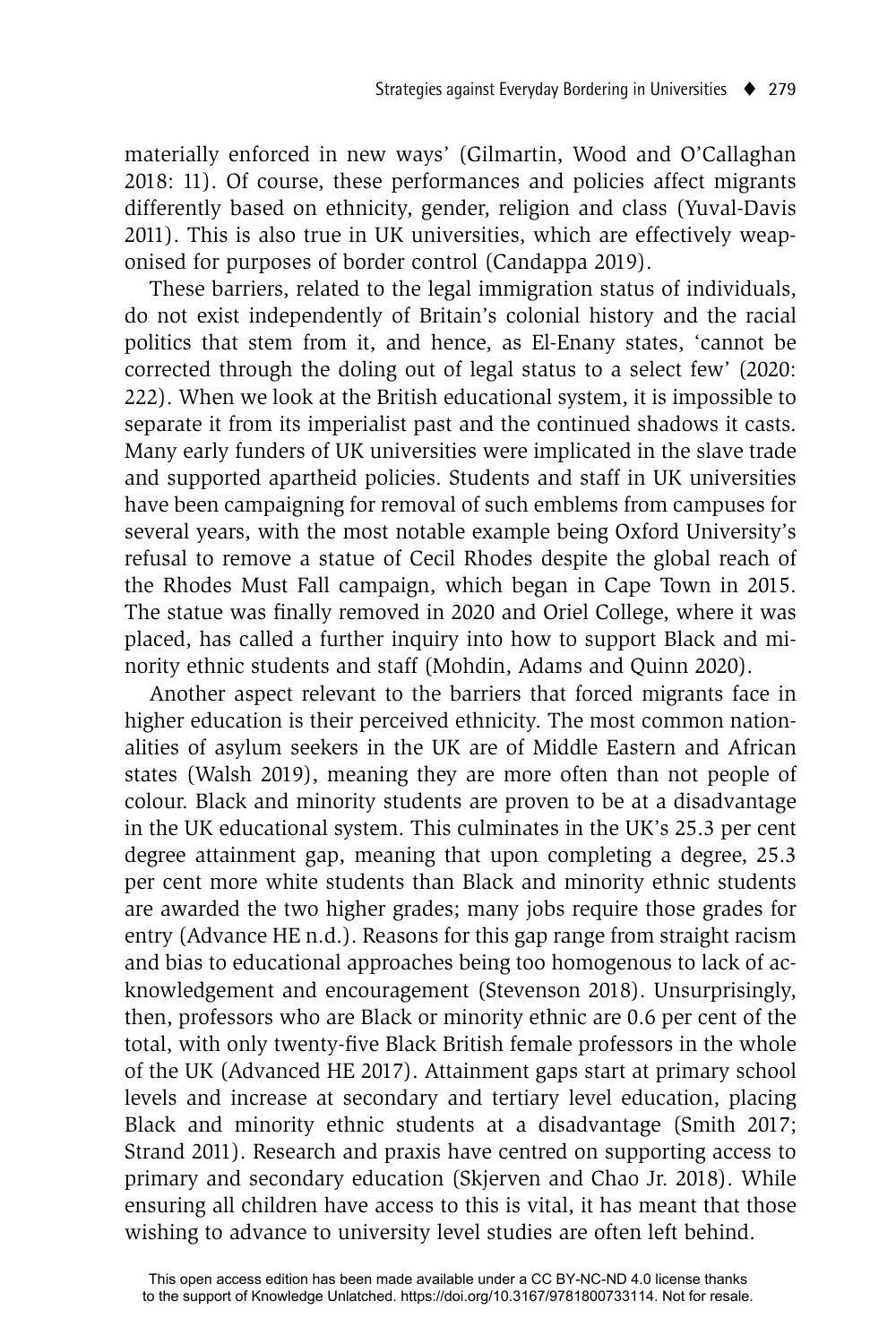In short, Black and minority ethnic students, even when they are not asylum seekers, begin their educational journey in a system which has a history of racism, continue it in an environment which at best does not cater to them and at worst is directly against them, and when they complete their degrees, they do not stay in it. Since they are Black and minority ethnic, it is reasonable to think that the same biases and barriers are experienced by the majority of asylum seekers as well, and if anything, are compounded by stereotypes related to their legal status.

Finally, UK universities and their relationship with students, staff and applicants cannot be separated from the intense marketisation the sector has undergone in the last twenty years, as discussed by Ivancheva in this volume. Since the introduction of student fees in 1998, students have increasingly been treated as paying customers and education as a marketable product. Priority in recruitment is given to fee-paying students. University rankings, or 'prestige' as Cook calls it (in this volume), measure graduate employability and other metrics, where white, middle-class students are likely to perform well due to their existing social and cultural capital, hence making them more attractive applicants for universities. Barriers such as high tuition fees also affect access to universities for many UK working-class applicants and applicants who have grown up in social care. To alleviate this widening access gap, initiatives such as Widening Participation have been introduced in a bid to increase support for applicants and students who do not fit this profile, but often these initiatives are harnessed for further marketing purposes rather than designed with long-term change in mind (Lounasmaa 2020). This neoliberalisation of the sector, together with the systemic racism discussed above, creates the myriad barriers displaced students face in accessing university education.

Evidently, even after accessing higher education, forced migrant students, Black and minority ethnic students and working-class students (which may or may not be one and the same) face ongoing discrimination and lack of adequate support to successfully navigate the university system. It is in this context that the Open Learning Initiative (OLIve) at the University of East London, a study programme targeted at forced migrants who wish to enter or re-enter higher education, was born and operates.

## **Refugee Education Initiatives and Open Learning Initiatives**

The University of East London (UEL) is a former polytechnic which gained university status in 1992. In the UK, such universities are known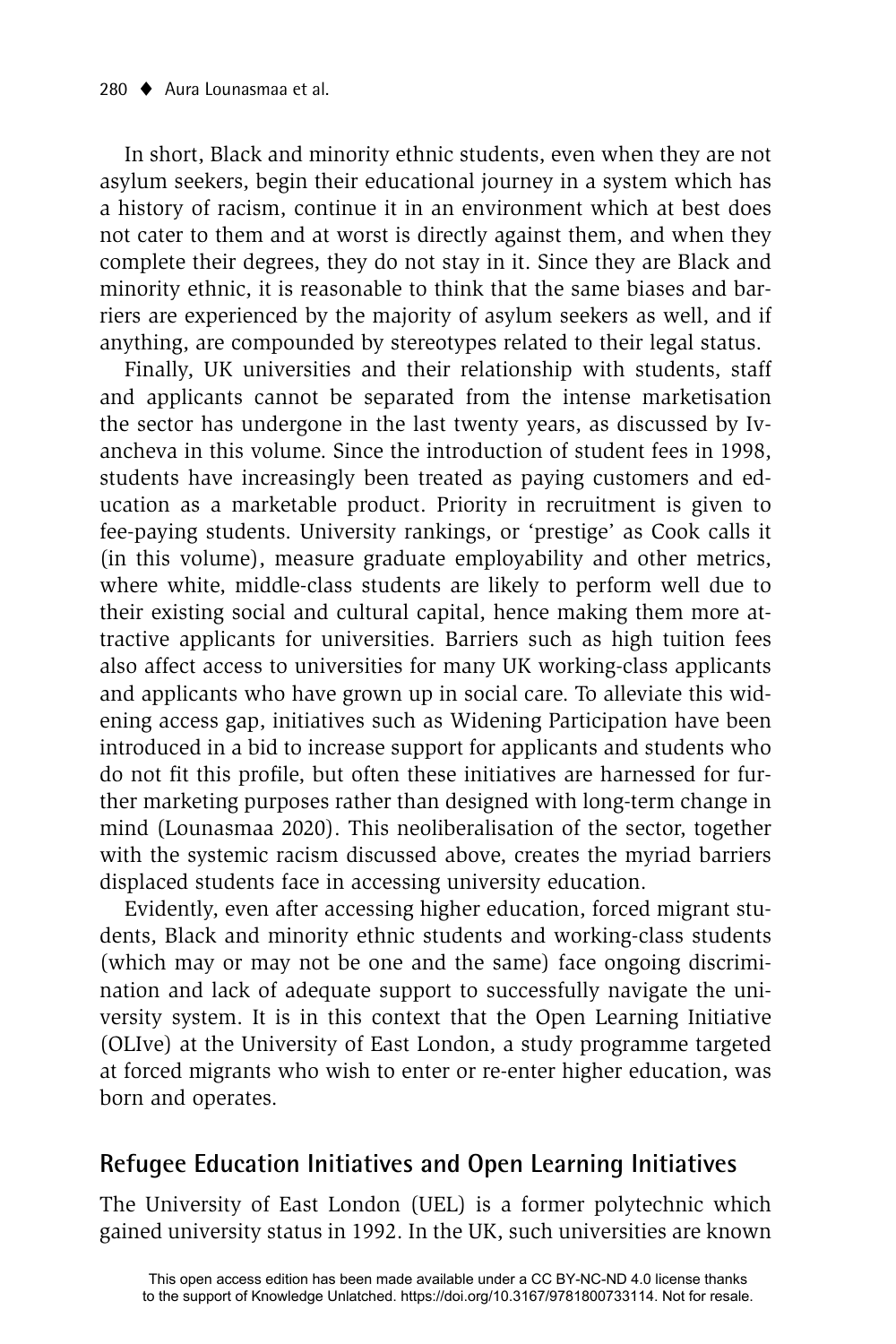as 'post-1992' or 'new' universities, in opposition to older, more established institutions. Approximately 70 per cent of UEL students are from ethnic minorities; more than 40 per cent of UEL students are from poorer socio-economic backgrounds, and many are the first in their family to go to university (University of East London 2020). All UEL campuses are in the borough of Newham, which has the highest incidence of poverty in London as well as very high rates of child poverty, homelessness and low pay (Trust for London 2020). The university has also been caught in disputes about how it deals with its links to colonialism and the slave trade, as the statue of John Cass, a key culprit in the establishment of the Atlantic slave trade, was only removed from UEL's Cass School of Education and Communities building in May 2020 after the Black Lives Matter protests questioned his legacy as a philanthropist. More recently, the university has moved to make a number of social sciences professors, including trade union activists and one of Britain's leading Black professors working on the intersections of race and capitalism, Gargi Bhattacharyya, redundant. UEL is therefore a prime example of an educational institution where students from forced migrant backgrounds and home students will be facing intersectionally linked challenges.

UEL has been home to Refugee Studies programmes since 1998. The programmes have always employed a refugee-centred approach, working in close collaboration with practitioner and policy organisations. Consequently, in 2015 UEL started teaching a short university course in the Calais 'Jungle', the largest unofficial refugee camp in Northern France. The course, Life Stories, was loosely based in social sciences, with a learner-centred focus. Learners compared their own life stories and personal experiences to those of public figures such as Malala Yousafzai, Nelson Mandela, Malcolm X and others. This supported them in making sense of the political, social, psychosocial and cultural context in which they now found themselves (Squire and Zaman 2020).

In 2016, a team of academics at the Central European University (CEU) in Budapest, Hungary, put together a proposal to start education programmes for displaced students across Europe, called Open Learning Initiative (OLIve). These programmes recognised the role of quality education in protecting refugees and promote sustainable solutions to the challenges they face in their adopted environments (UNHCR 2015). Hence, in response to the rising number of refugees arriving in Europe at the time, it aimed to extend access to university education. This would be achieved through offering pre-sessional courses to refugee learners aspiring to study in Budapest, Vienna and London in 2016–18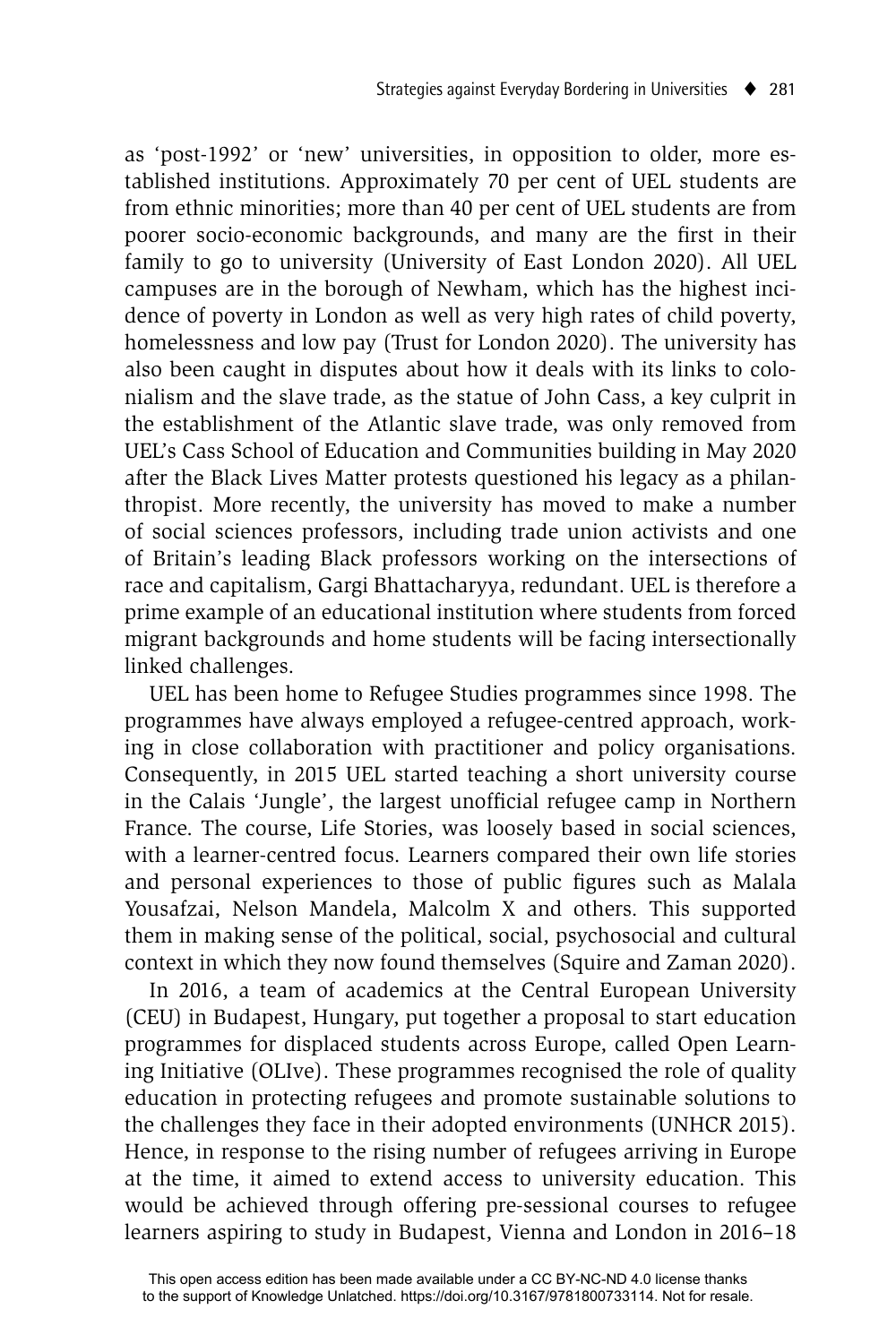and Vienna, London, Berlin, Budapest and Thessaloniki in 2018–20. Many universities in Europe extended their offers at the same time; the University of Lille offered forty fully funded places for refugee students who were made homeless when the 'Jungle' refugee camp in Calais was dismantled; the Article 26 scholarship network offered funding for asylum seeker students across the UK; numerous universities began offering language tuition through voluntary student schemes, summer schools and extending existing student services to refugee learners. However, it is worth noting that these universities' responses also coincided with a rise in right-wing political discourse, tougher immigration control and new bordering regimes throughout Europe (Inglehart and Norris 2016).

The main purpose of the programme is to foster social and economic inclusion of refugees and their integration into higher education through responding to existing barriers. Entry into higher education is achieved through assessing and validating previous learning and promoting inclusive learning practices. Additionally, the project aims at providing refugees with tools for durable social integration. This is facilitated through language learning, advocacy training and creative pedagogies which aim to build learners' confidence. A further objective is to disseminate and scale up good practice beyond the immediate consortium.

UEL started their own OLIve programme in 2017. As discussed previously, in the UK those with refugee status have the right to study and to access student loans. The rate of refugees accessing higher education is believed to remain low, but as refugees are identified in the systems as Home (UK) students, the number of refugees in universities is difficult to ascertain (Stevenson and Baker 2018). Those with refugee status may still struggle to access relevant information about the higher education system. They may also lack vital skills and knowledge required to choose programmes and institutions, apply and succeed in their studies. While waiting for a decision on their legal status, most asylum seekers have the right to study and, based on our experience working with OLIve students and applicants, many seek opportunities to gain different skills during the waiting period. However, they can only rely on scarce scholarship programmes that offer payment of the high international tuition fees most universities charge asylum seekers, and possibly a maintenance grant. Because of this, UEL included students at various stages of their asylum applications in the OLIve Weekend Programme, one of the aims of which is to point students towards scholarship schemes and assist with applications.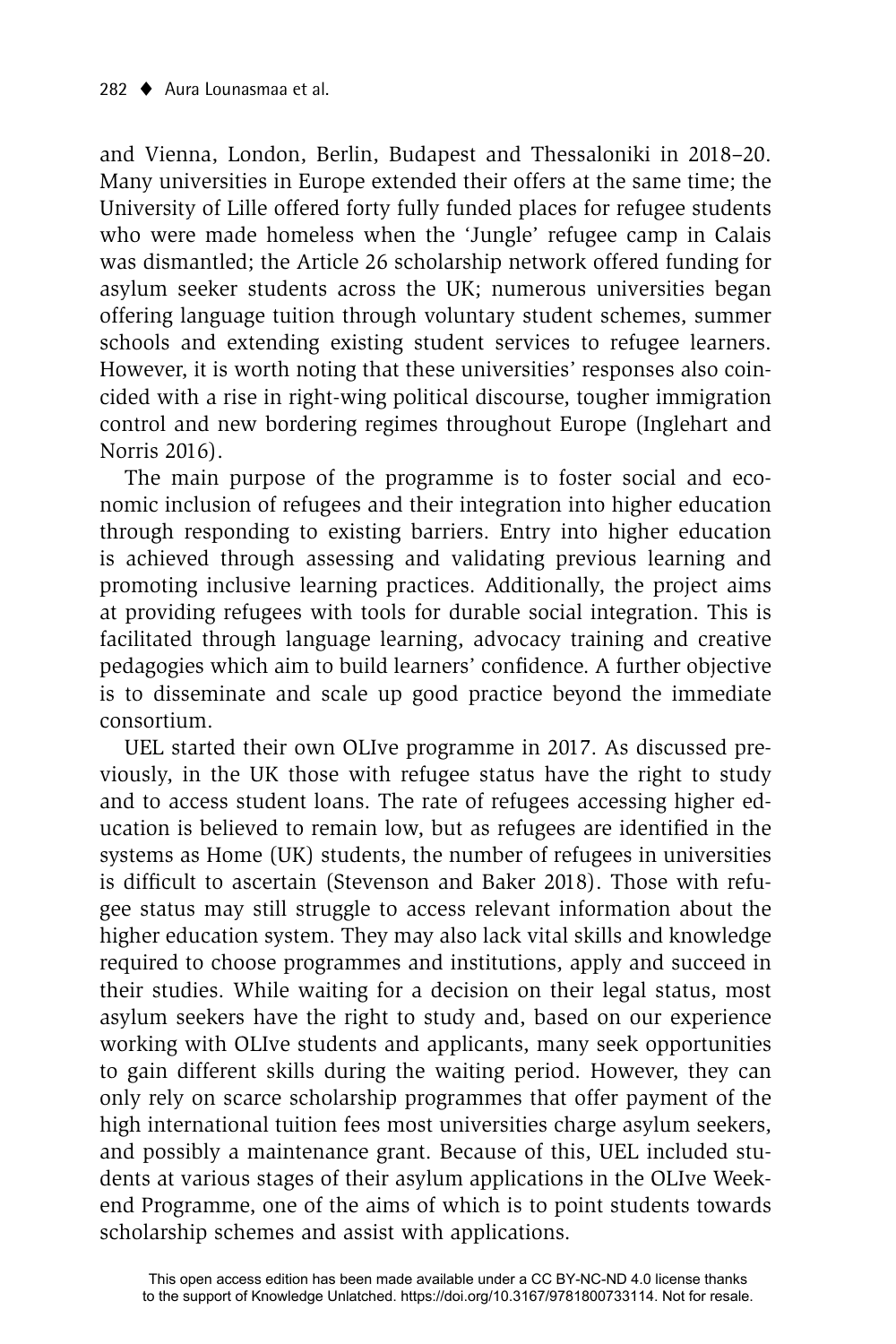UEL offers foundation programmes in many subject areas; the OLIve UP programme was designed to be linked to a specific one. Instead of designing a separate programme, refugee learners were given tuition fee waivers to attend alongside other students who required an intensive foundation course: school leavers, care leavers, international students, mature students, students with additional learning needs and those who have struggled in previous educational institutions. This was a cost-effective way to deliver the programme and has also been found to offer supportive and suitable skills training and immersion into UK academic culture. One of the students noted while on the programme: 'This is the only place where I don't feel like an asylum seeker'.

UEL OLIve has two intakes a year. Each cohort differs from the next, with individual experiences and differing group dynamics. It is important to be able to respond to these differences in an effective way. Thus, the learning experience is reliant on the quality of the team, their experience and attitudes (Musa and Kurawa 2018). However, it also relies on the production of a reciprocal relationship, one in which the voice of the learner is promoted and utilised (Freire 1970). In this way, the programme becomes flexible but robust, and is able to adapt to the needs of each group. Within this framework, evaluations provide part of the required communication. Feedback is therefore solicited throughout the course in an attempt to respond to needs in real time. Although individual experiences are varied, learners highlight common themes regarding challenges in accessing their required level of education. OLIve students have cited issues with various agencies whose role it is to support them. Concerns include receiving misinformation or a lack of information and support, leading to despondency and self-doubt. Students consistently question whether the immigration system is set up to 'waste time' or 'hold us back in our education'.

This was discussed during a conference planning meeting with three students of the Winter 2020 OLIve Weekend Programme: Pearlgin Lindiwe Goba, Landiswa Jessica Phantsi and Fridoon Pouyaa. The students were part of the OLIve conference group and had all expressed interest in presenting their own words in academic and non-academic contexts, instead of having their words presented by others. Goba commented: 'I come from an English-speaking country. Why do I have to start by doing entry level English, functional skills? I'm sure they do that just so that you waste time and then give up'. Moreover, she had experienced that 'whenever I say I want to do a degree in prosthetics I am asked why and told I won't be able to do that'. Phantsi explains: 'We are always being told to do health and social care like that is all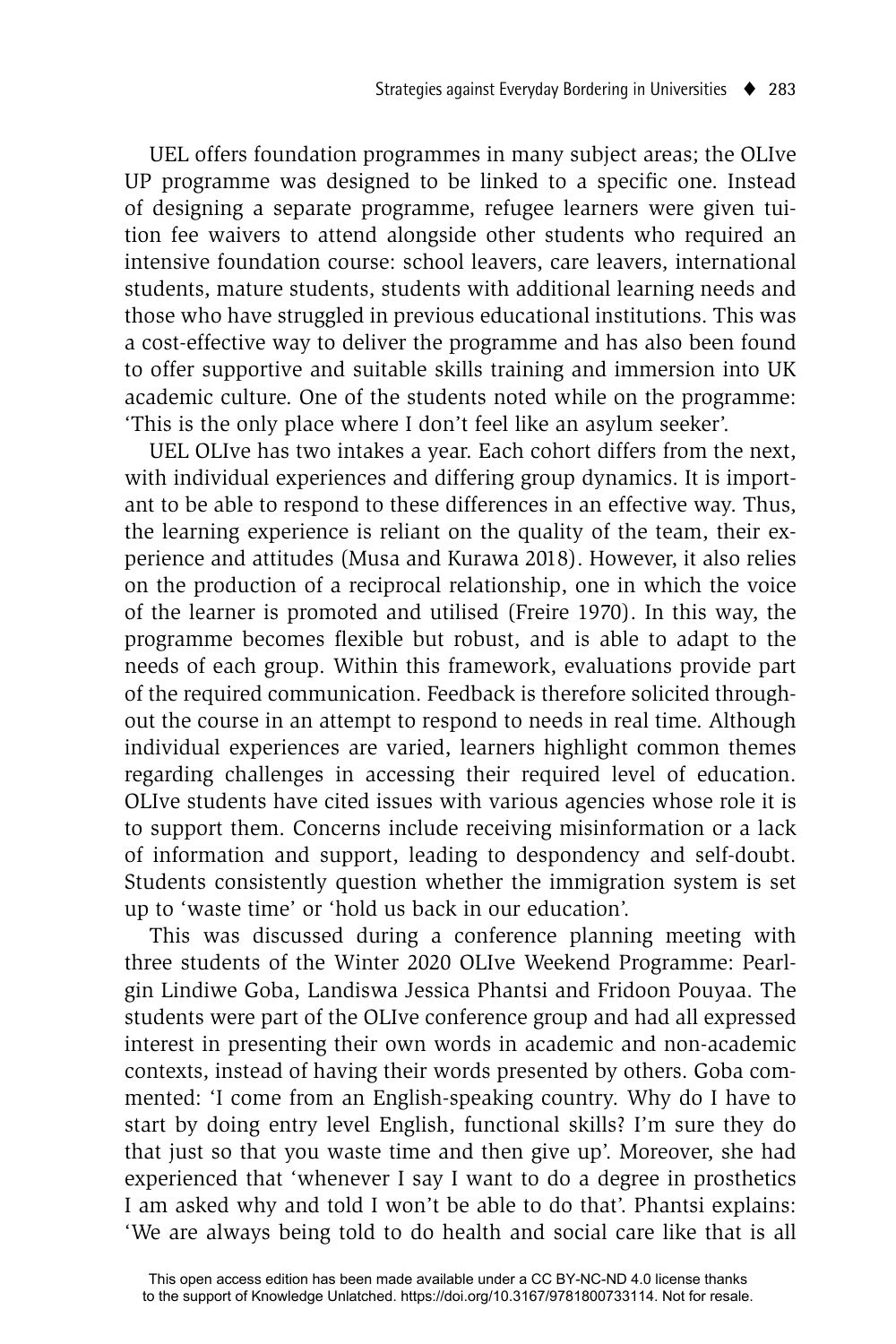they think we are capable of doing. Several women I know keep being told to do this. Whereas many have simply said "I gave up"'. In this way, the 2019–20 cohort likened accessing higher education to 'a game of snakes and ladders', with a feeling of going in a cycle back to where they started. They highlight the impact of this on their self-esteem and mental health. According to them, they live in limbo and a state of contradiction. They express wishes to contribute to their own independence and the society in which they now find themselves. However, they feel blocked from doing so and in turn feel stereotyped as being lazy freeloaders, even to the point of asking: 'Why do they hate us so much? What have we done?' (For an analysis of exclusion in education from the perspective of learners from a refugee background, see Jasani et al., this volume).

The role of the project therefore becomes to empower, protect and encourage students (UNHCR 2020). The meeting itself came after these students presented their creative work at a UEL conference on borders, and was meant to discuss their participation in a Refugee Education Initiatives (REIs) conference in Budapest where they would present on refugee education, which would have been long-distance due to the movement restrictions they are subject to and ultimately was postponed due to COVID-19. These instances both addressed the question of including OLIve students into the wider context of the university, and showed some of the barriers they encountered. Thus, OLIve also becomes a response to bordering practices and a way of developing methodologies which adapt to and challenge existing limitations. The only way to provide real access to the 'ordinary' refugees to access universities at anywhere near the national average level of those achieving higher education is to reconsider universities and the higher education sector itself.

## **Politics of Education**

There are multiple human rights arguments to support better access to higher education for refugees (United Nations 1948, art. 26; Stevenson and Baker 2018). There are also clear economic arguments, and arguments based on the Sustainable Development Goals (SDGs), to support access to higher education for refugees (UNHCR 2016). Yet a project such as OLIve cannot remain outside of the current political events and discourses. Further thinking is required regarding the type of education needed to equip learners to survive this new climate and ultimately to thrive.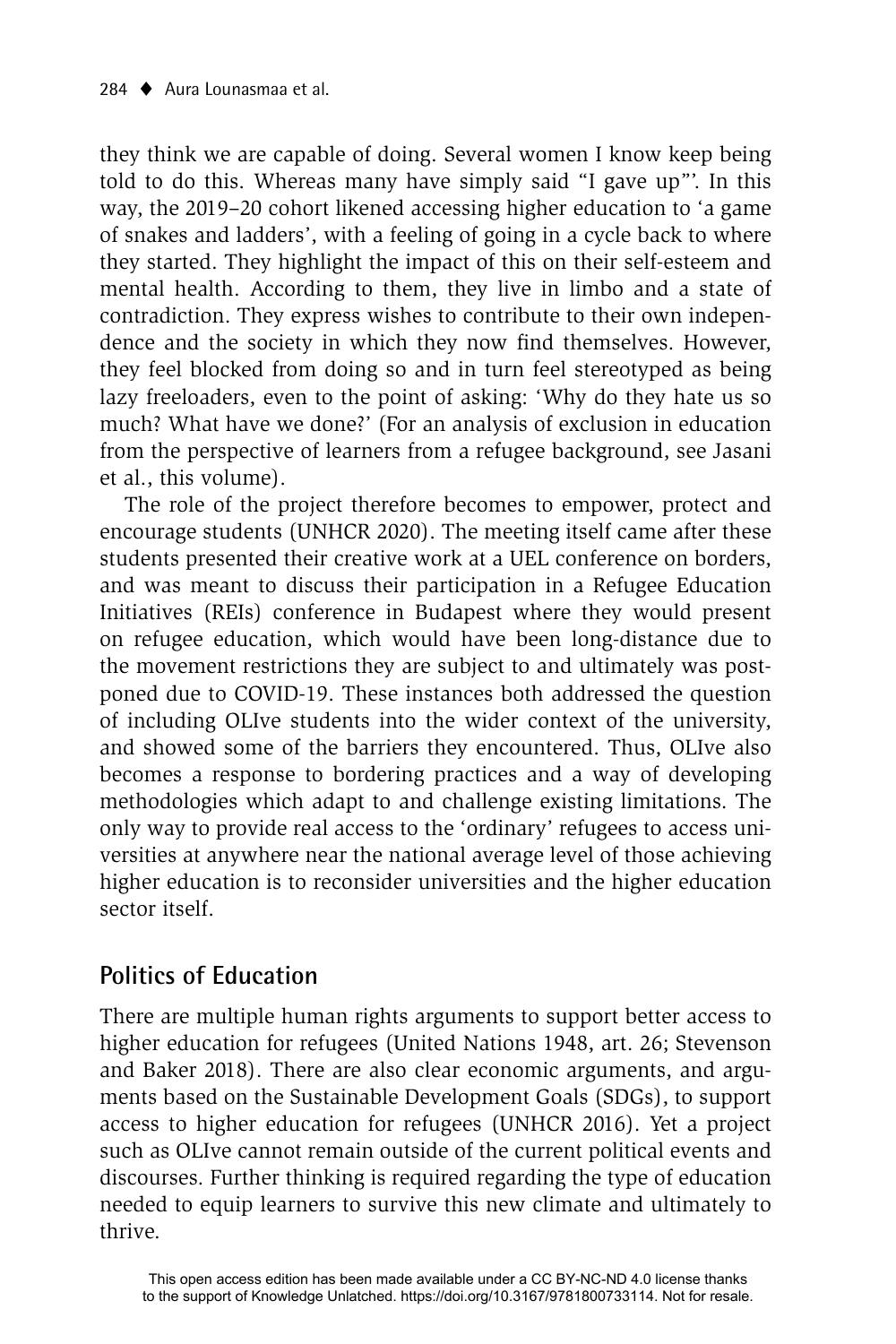The University of East London's work in the Calais 'Jungle', teaching a university course and enrolling students from an unofficial refugee camp outside of Britain, doubled as an act of political defiance in the face of the hostile environment (Hall, Lounasmaa and Squire 2019). With only thirty-seven enrolled students, the course received national recognition and the Guardian University Award for widening participation in 2017. But in order to build further political resistance, it is not enough to merely continue to teach the skills to access a broken system. In March 2019, OLIve partners gathered in Budapest with other radical educators and students of diverse backgrounds to think about what the role of universities is in our current societies and how learning and pedagogy can contribute to a politics of resistance. Recurrent themes in the discussions were validating students' experiences, moving towards more inclusive and participatory practices and finding ways to resist the neoliberal tendencies to marketise education.

The Open Learning Initiative has aimed to do this by including refugee support organisations and refugee-led organisations into the planning, delivery and student support in all countries it operates in. By offering creative content alongside academic skills and topics, the programmes aim to bring a life story approach to learning and to show learners the importance of their own experiences and knowledge in the learning process. A diverse team of instructors putting the validation of student feedback and voice at the forefront follows a Freirean approach to dialogic learning, where students are invited to critique the systems that they are part of, including the systems that are providing them access and support (this is only one of many approaches used across OLIve and other refugee education initiatives to bring to the forefront the role of experts by experience; see Jasani et al., this volume, for methodological reflections on research by a group of learners). For example, postcourse evaluations highlighted limitations of the programme, including lack of funds for travel. Yet overwhelmingly, students' feedback did not contradict the expectation of gratefulness which they may have felt was placed upon them (Nayeri 2019). Throughout OLIve, we believe only an open and honest conversation truly valuing students' needs can provide the radical platform for change that can help students to continue resisting the politics of hostility. This resonates with the positions of critical pedagogical theorists such as Giroux (2004), Freire (1970) and McLaren, Macrine and Hill (2010), who argue that transformative 'sites of learning' must build on the histories and struggles of excluded and marginalised groups. Such sites can serve as powerful lenses focusing on the unequal distribution of power, potentially leading to political,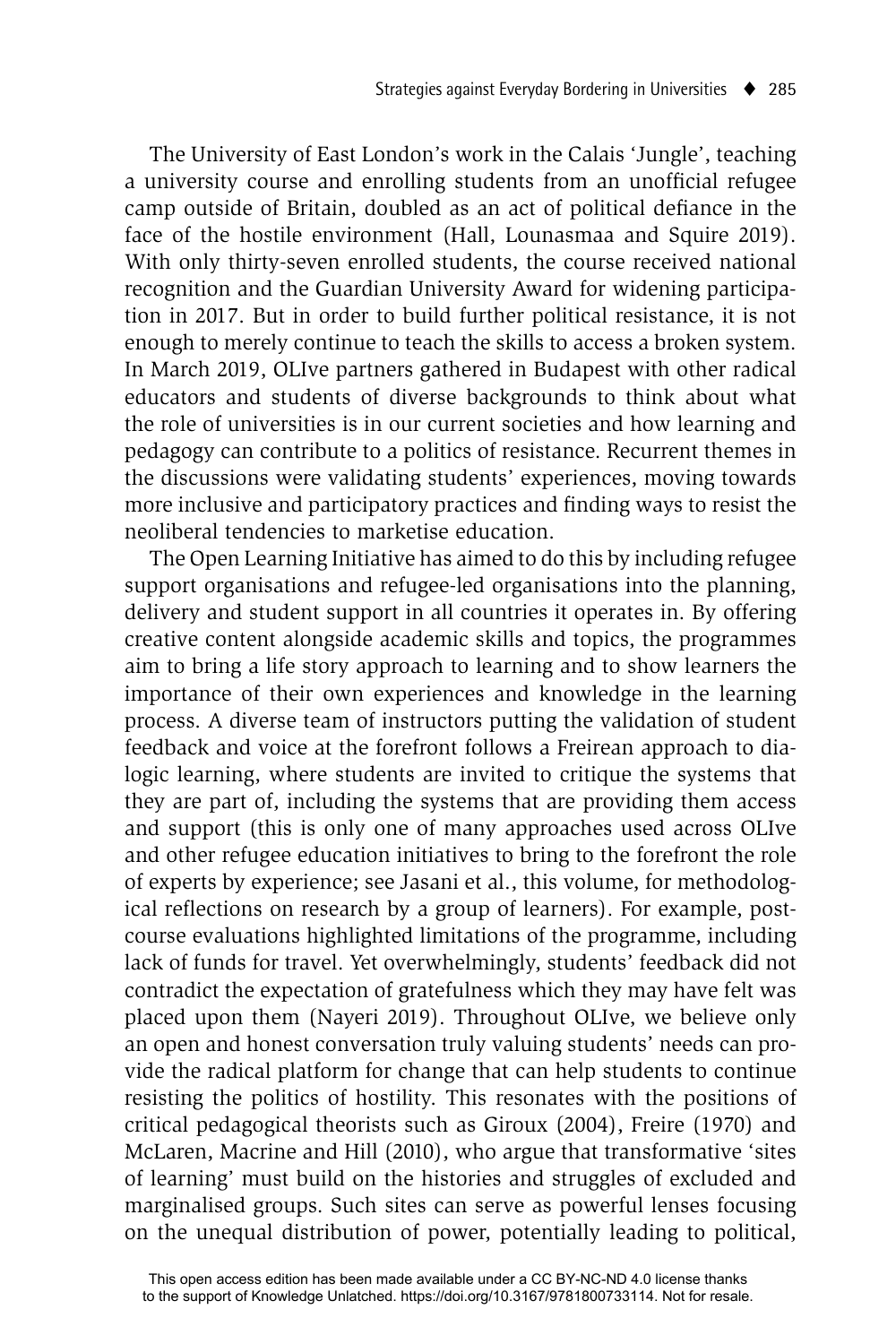economic and educational impacts (Boronski and Hassan 2015: 76; for the importance of locality in the establishment of sites of learning, see Gallo et al., this volume).

While it is important to provide forced migrant students with key skills, critical pedagogies and creative practices in which the students are involved with their own learning in active ways and reflect upon their life story, identity, positionality and experience rather than only focusing on skill-building have proven particularly fruitful. Decoloniality and antiracism also become powerful and indispensable tools with which all OLIve teaching must reckon to build methodologies and curricula which support students to empower themselves. Therefore, the consortium and access programmes necessarily must keep challenging the nature of teaching and the role of universities more widely.

UEL's cross-border Calais 'Jungle' university-accredited course and the multiple universities across Europe offering OLIve programmes provide examples of critical sites of learning challenging 'bordering'. They contribute to a wider call that has gained traction in recent years around decolonising the 'ivory tower' of academia through opening traditionally privileged sites of knowledge production towards a 'plurality of perspectives, ontologies, epistemologies and methodologies in which scholarly enquiry and political praxis take place' (Bhambra, Gebreil and Nișancıoğlu 2018: 2). Aparna and Kramsch (2018: 98) argue that dialogue around decolonisation of universities must engage with concepts of debordering, presenting the 'asylum university lens' as an example and framework to resituate the university as a space that joins social activism, knowledge production and academia in mutually reinforcing and productive ways. Borne out by an initiative in the Netherlands to open universities to asylum seekers and refugees, they posit that by making spaces on and off campuses, connecting multiple border localities, creating social networks between and across groups and bringing together actors who are 'proactively responsive to transformative moments in the geopolitical landscape of our borderlands', universities can provide a space to resist and counteract powerful bordering forces (104).

## **Conclusion**

The OLIve programmes have faced many challenges since they began in 2016. While some of these have been institutional, the main challenges have been political. The aim of the project was initially to pro-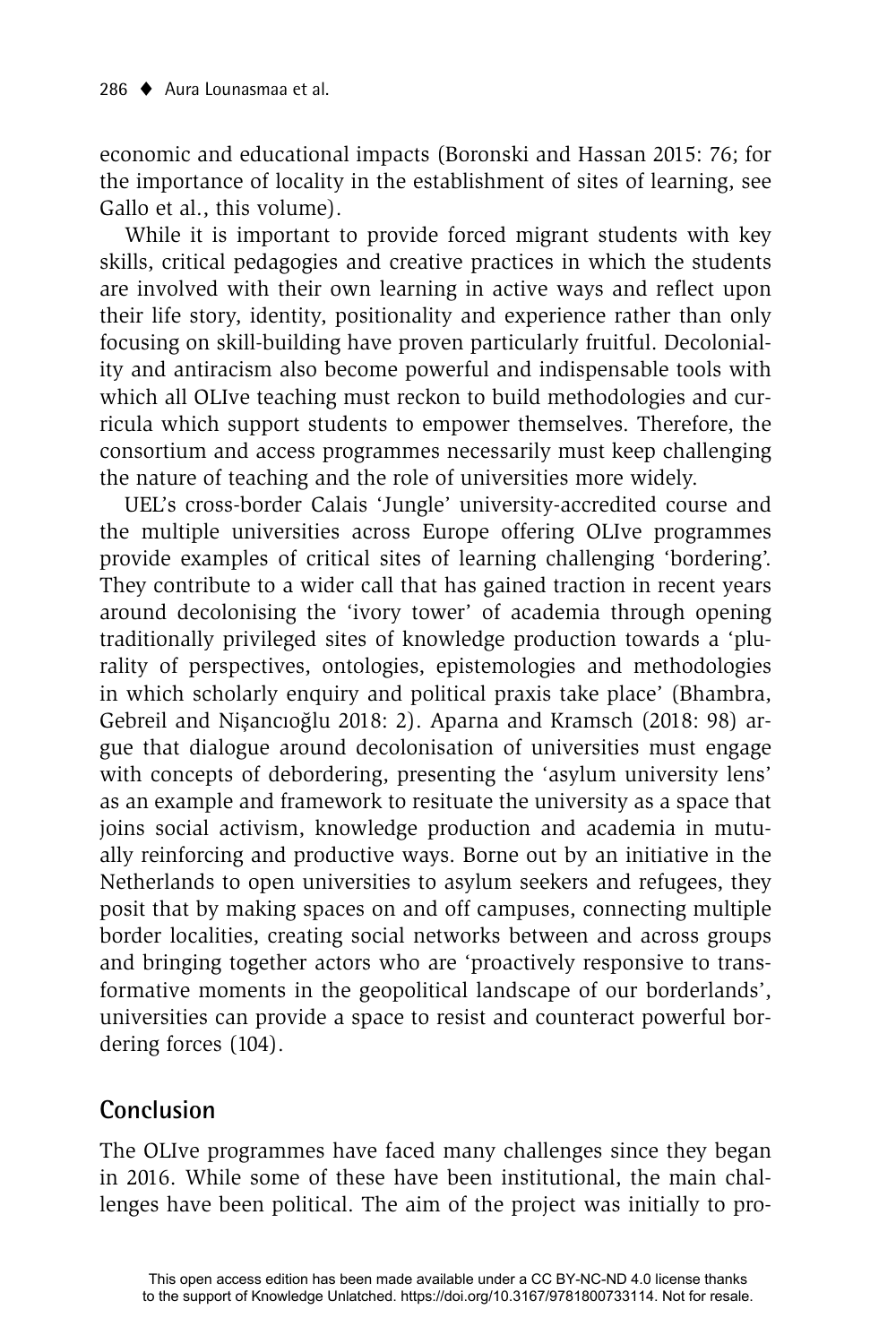vide access to higher education and thus enhance the social inclusion of refugees into European societies. The barriers encountered by forced migrant students who face structural oppression within the context of the neoliberal university are no doubt significant all over Europe. In the United Kingdom, some of these barriers, such as exorbitant fees and lack of financial support, are shared with students who have citizen status and are holders of marginalised identities, such as working-class, Black and ethnic minority students. These are topics that OLIve at UEL attempts to address through practical support to access financial and academic resources and spaces. While the barriers remain daunting and hard to defy, in some of these spaces, solidarity can arise and the students can be empowered to come forth with their grievances and try new practices that build towards inclusion.

The current issues in refugee education, however, are exacerbated by rising right-wing resistance to migration. The OLIve programmes continue to provide access courses in five countries despite rising animosity towards refugees and those who act in solidarity with them. These aims are in themselves political, and an act of resistance in an environment growing ever more hostile all over Europe. The conditions under which OLIve operates in the United Kingdom may not be uniquely challenging, but they are uniquely marked by Brexit. Ultimately, anti-migrant sentiments and policies have led Britain to a political standstill where leaving the European Union is seen as the only way to progress past the current political division and climate of hostility, not only against migrants but indeed between disagreeing Brits. Brexit has made the future of European collaboration uncertain and made the REIs consortium cautious about the inclusion of British partners in further projects. Restrictions on movement already impact OLIve students' opportunities in higher education as well as their private lives. When it comes to the future of freedom of movement, it is clear that those people whose rights are most precarious, such as OLIve students, stand to lose the most.

As universities struggle to comply with new anti-immigrant legislation, they simultaneously continue to operate as humanitarian institutions. The same university may be policing the immigration status of its students and staff and providing support for those caught in the immigration system. This complexity can help projects like OLIve strive in the short term, but in order to support the sustainable inclusion of refugees in Europe, a more thorough overhaul of our universities is needed.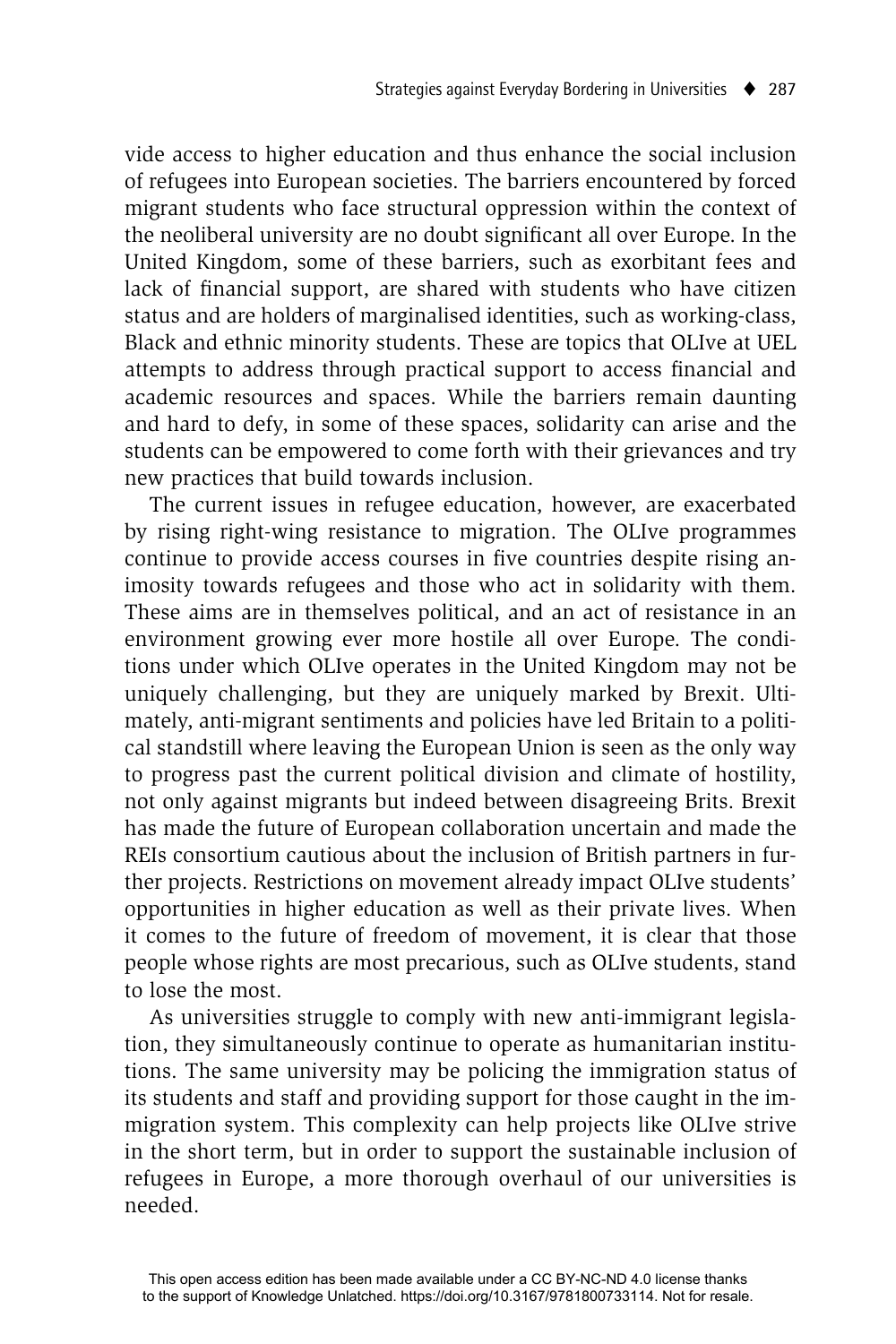**Aura Lounasmaa** is a lecturer in social sciences at the University of East London, and the director of its Erasmus + funded Open Learning Initiative (OLIve). OLIve started at UEL in 2017 and since then has been introducing forced migrant students to the UK higher education system. Dr Lounasmaa also worked on the award-winning Life Stories course in the Calais unofficial refugee camp 'the Jungle' and co-edited a book by students of the course. Her PhD is in women's studies, and her research currently focuses on ethics and decoloniality in education and refugee studies. She is a research fellow at the Centre for Narrative Research.

 $\blacklozenge$ 

**Erica Masserano** is a PhD researcher at the University of East London and member of the Centre for Cultural Studies and Centre for Narrative Research. Her research is based on life writing by marginalised Londoners and its relationship to their experience of place and identity, in collaboration with CityLife. Erica is a creative writing tutor on the OLIve course. She has been working as an editor and translator in journalism and multimedia for fifteen years.

**Michelle Harewood** is a PhD researcher at the University of East London, at the Centre for Narrative Research. Her research focuses on the experiences of migrant communities and their use of creative and cultural resources in an international development and human rights context. Michelle works as an academic tutor on the OLIve course. She has fifteen years of experience working globally in the fields of international development and human rights with non-governmental organisations.

**Jessica Oddy** is a PhD researcher at the University of East London, at the Centre for Refugees, Migration and Belonging. Her research focuses on displaced adolescents' experiences of education in humanitarian and resettlement contexts. Jessica works as an academic tutor on the OLIve course; she is a qualified teacher with ten years of experience.

#### **Note**

 1. For a full list of universities offering Sanctuary scholarships in the UK, see https://star-network.org.uk/access-to-university/scholarships/ (accessed 21 September 2021).

#### **References**

Advan ce HE. n.d. 'Degree Attainment Gaps'. https://www.advance-he.ac.uk/guid ance/equality-diversity-and-inclusion/student-recruitment-retention-and-att ainment/degree-attainment-gaps (accessed 2 July 2020).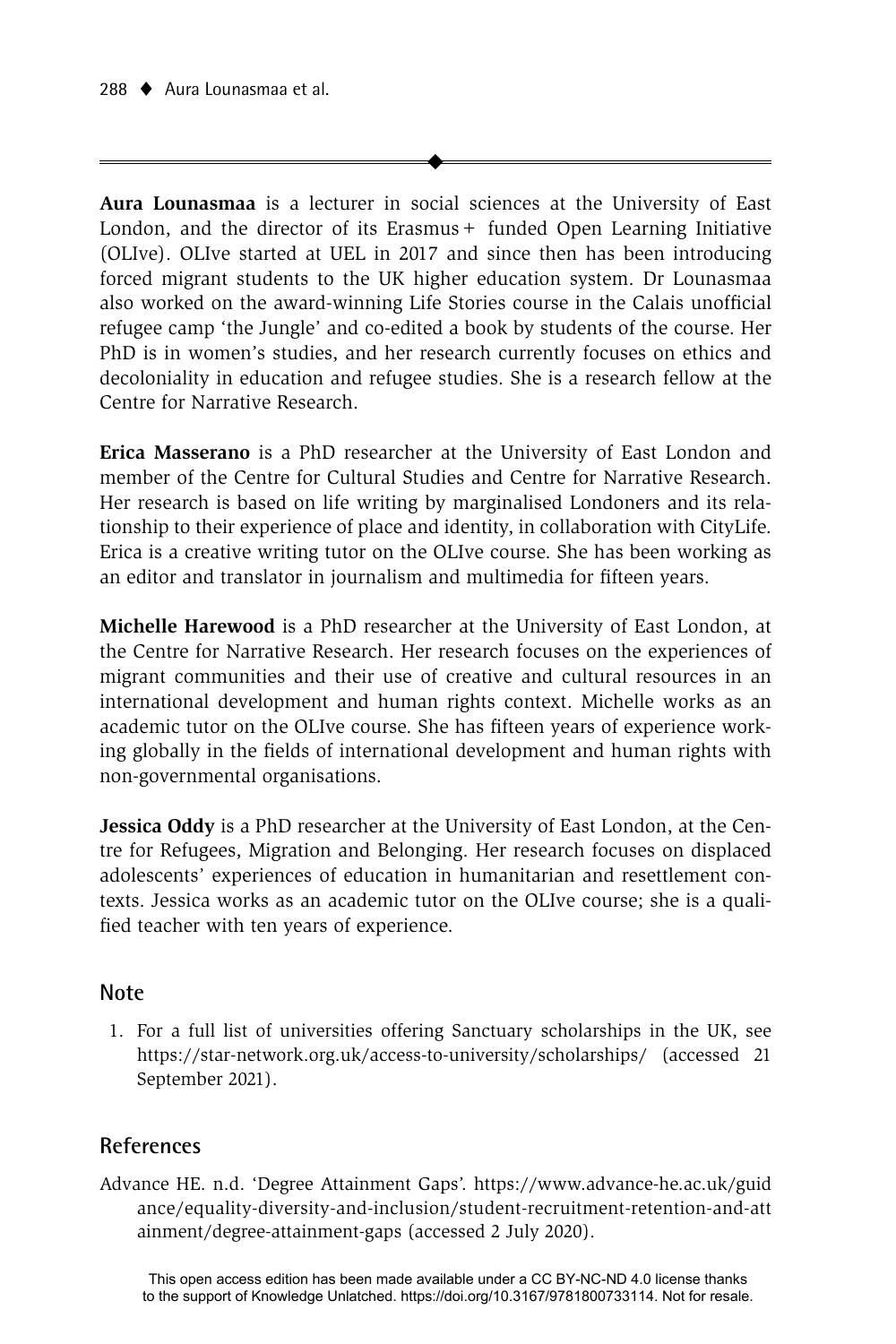- Advance HE. 2017 'Equality in Higher Education: Statistical Report 2017'. https:// www.advance-he.ac.uk/knowledge-hub/equality-higher-education-statistic al-report-2017 (accessed 2 July 2020).
- Agerholm, H. 2018. 'Windrush Generation: Home Office "Set Them Up to Fail", Say MPs', *The Independent*, 3 July. https://www.independent.co.uk/news/ uk/home-news/windrush-home-office-set-them-up-fail-mps-affairs-select-com mittee-a8428041.html (accessed 7 May 2020).
- Aparna, K., and O. Kramsch. 2018. 'Asylum University: Re-situating Knowledge-Exchange along Cross-Border Positionalities', in G.K. Bhambra, K. Nişancıoğlu and D. Gebrial (eds), *Decolonizing the University: Context and Practice*. London: Pluto.
- Article 26 Network and Coram Children's Legal Centre. 2016. 'Who Needs to Comply?', Article 26, Helena Kennedy Foundation. http://article26.hkf.org.uk/\_/up loads/506/who\_needs\_to\_comply\_pilot\_sept\_2016.pdf (accessed 1 May 2020).
- Bhambra, G.K., D. Gebreil and K. Nişancıoğlu. 2018. *Decolonising the University*. London: Pluto.
- Boronski, T., and N. Hassan. 2015. *Sociology of Education*. London: Sage.
- Bulman, A. 2019. 'Asylum Waiting Times at Record High as Thousands "Left in Limbo"', *The Independent*, 22 August. https://www.independent.co.uk/ news/uk/home-news/asylum-seekers-waiting-times-home-office-immigrati on-a9075256.html (accessed 5 May 2020).
- Candappa, M. 2019. 'Border Politics, the "Hostile Environment" for Migration, and Education in the UK', *Hungarian Educational Research Journal* 9(3). https://akjournals.com/view/journals/063/9/3/article-p414.xml (accessed 5 May 2020).
- Cantat, C., E. Sevinin, E. Maczynska and T. Birey (eds). *Challenging the Political across Borders: Migrants' and Solidarity Struggles*. Budapest: Central European University. https://cps.ceu.edu/publications/books/challenging-polit ical-across-borders-migrants-and-solidarity-struggles (accessed 17 September 2019).
- Council of Europe. n.d. 'European Qualifications Passport for Refugees'. https:// www.coe.int/en/web/education/recognition-of-refugees-qualifications (accessed 5 May 2020).
- El-Enany, N. 2020. *Bordering Britain: Law, Race and Empire*. Manchester: Manchester University Press.
- Freire, P. 1970. *Pedagogy of the Oppressed*. New York: Seabury.
- Gilmartin, M., P.B. Wood and C. O'Callaghan. 2018. *Borders, Mobility and Belonging in the Era of Brexit and Trump*. Bristol: Policy.
- Giroux, H.A. 2004. 'Cultural Studies, Public Pedagogy, and the Responsibility of Intellectuals', *Communication and Critical/Cultural studies* 1(1): 59–79.
- Hall, T., A. Lounasmaa and C. Squire. 2019. 'From Margin to Centre? Practicing New Forms of European Politics in the Calais "Jungle"', in C. Cantat, E. Sevinin, E. Maczynska and T. Birey (eds), *Challenging the Political across Borders: Migrants' and Solidarity Struggles*. Budapest: Central European University. https://cps.ceu.edu/publications/books/challenging-political-across-bord ers-migrants-and-solidarity-struggles (accessed 17 September 2019).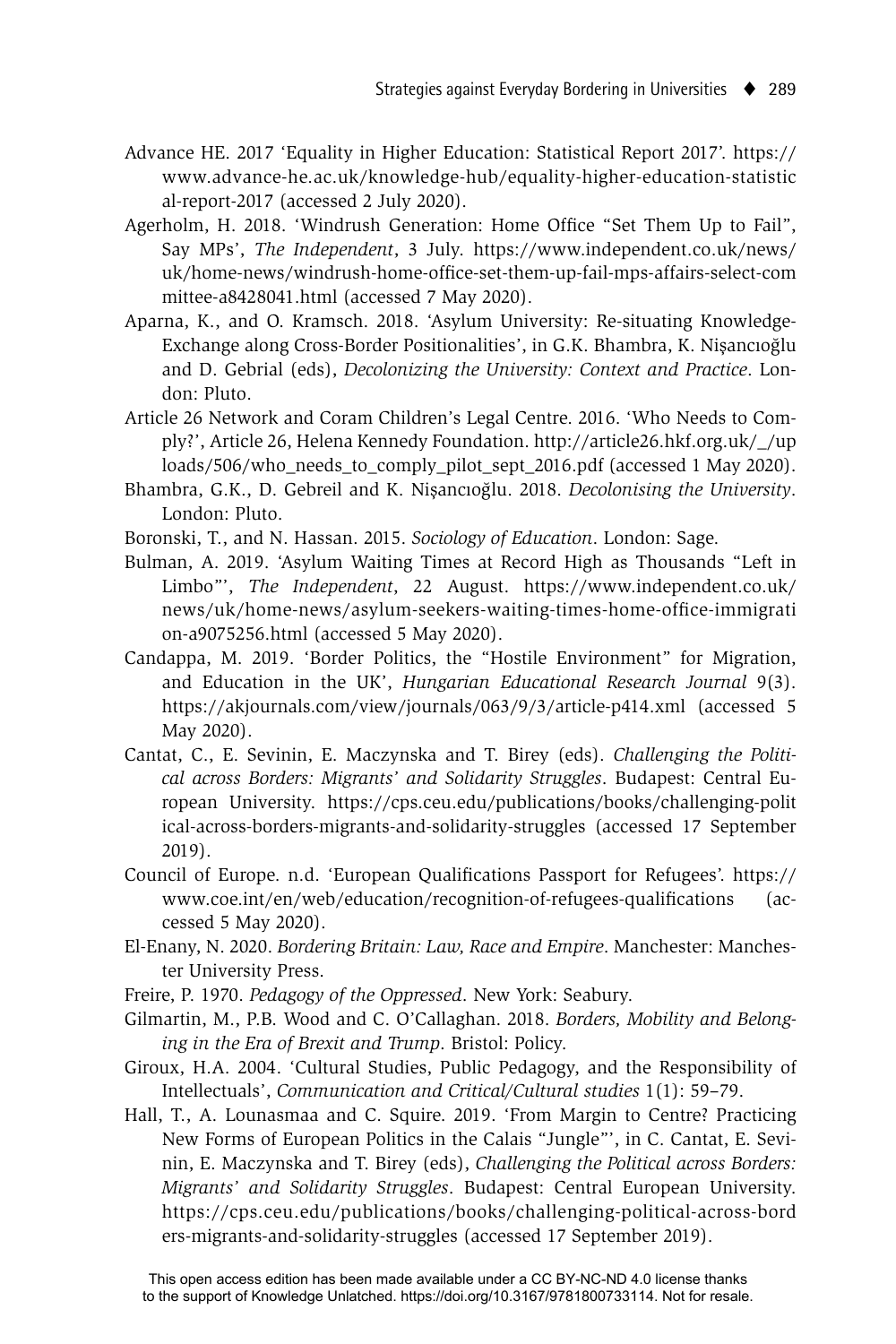- Inglehart, R., and P. Norris. 2016. 'Trump, Brexit, and the Rise of Populism: Economic Have-Nots and Cultural Backlash', Harvard Kennedy School, Faculty Research Working Paper Series.
- Ivancheva, M., K. Lynch and K. Keating. 2019. 'Precarity, Gender and Care in the Neoliberal Academy', *Gender, Work and Organization* 24(4): 448–62.
- Kirkup, J. 2012. 'Theresa May Interview: We're Going to Give Illegal Migrants a Really Hostile Reception', *Daily Telegraph*, 25 May. https://www.telegraph .co.uk/news/uknews/immigration/9291483/Theresa-May-interview-Were-go ing-to-give-illegal-migrants-a-really-hostile-reception.html (accessed 8 May 2020).
- Lounasmaa, A. 2020. 'Refugees in Neoliberal Universities', in G. Crimmins (ed.), *Strategies for Supporting Inclusion and Diversity in the Academy: Higher Education, Aspiration and Inequality*. London: Palgrave Macmillan.
- Lounasmaa, A., and I. Esenowo, with OLIve students. 2019. '"Education Is Key to Life": The Importance of Education from the Perspective of Displaced Learners', *Forced Migration Review* 60: 40–43. https://www.fmreview.org/sites/ fmr/fi les/FMRdownloads/en/education-displacement/FMR60\_English\_Educa tion\_2019\_web\_0.pdf (accessed 17 September 2019).
- McLaren, P., S. Macrine and D. Hill (eds). 2010. *Revolutionizing Pedagogy: Educating for Social Justice within and beyond Global Neo-liberalism*. London: Palgrave Macmillan.
- Meikle, J. 2012. 'London Metropolitan University Visa Licence Revoked: Q&A', *The Guardian*, 8 August. https://www.theguardian.com/education/2012/aug/30/ london-metropolitan-university-visa-revoked (accessed 17 September 2019).
- Mohdin, A., R. Adams and B. Quinn. 2020. 'Oxford College Backs Removal of Cecil Rhodes Statue', *The Guardian*, 17 June. https://www.theguardian.com/edu cation/2020/jun/17/end-of-the-rhodes-cecil-oxford-college-ditches-controver sial-statue (accessed 27 June 2020).
- Murray, R. 2017. 'Reject the Exclusion of Forced Migrants from Higher Education', *OpenDemocracy*, 17 May. https://www.opendemocracy.net/en/reject-exclu sion-of-forced-migrants-from-higher-education/ (accessed 17 September 2019).
- Musa, A., and G. Kurawa. 2018. 'The Role of Education in the Resettlement of Internally Displaced Persons in Nigeria: An Exploratory Discourse on the Plight of the Devastated Communities in the Northeast of Nigeria', in E. Sengupta and P. Blessinger (eds), *Strategies, Policies and Directions for Refugee Education*. Bingley: Emerald.
- Nava, O. 2015. *Everyday Borders* [video file]. https://vimeo.com/126315982 (accessed 5 May 2020).
- Nayeri, D. 2019. *The Ungrateful Refugee*. Edinburgh: Canongate.
- Sengupta, E., and P. Blessinger. 2018. *Strategies, Policies, and Directions for Refugee Education*. Bingley: Emerald.
- Skjerven, S., and R. Choa, Jr. 2018. 'Refugee Education: International Perspectives from Higher Education and Non-Governmental Organisations (NGOs)', in E. Sengupta and P. Blessinger (eds), *Strategies, Policies and Directions for Refugee Education* (Innovations in Higher Education Teaching and Learning, vol. 13). Bingley: Emerald Publishing.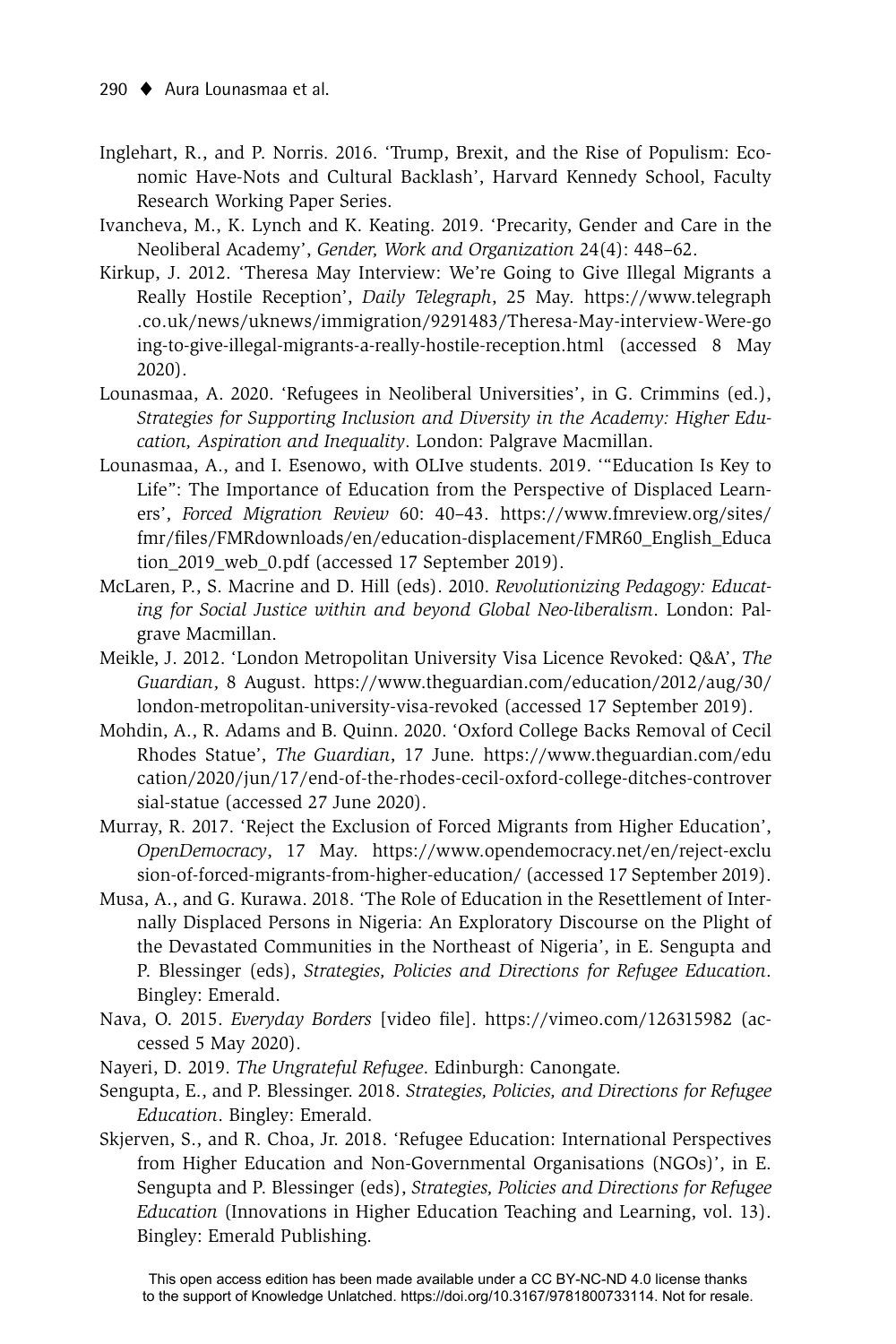- Smith, S. 2017. 'Exploring the Black and Minority Ethnic (BME) Student Attainment Gap: What Did It Tell Us? Actions to Address Home BME Undergraduate Students' Degree Attainment', *Journal of Perspectives in Applied Academic Practice* 5(1): 48–57.
- Squire, C., and T. Zaman. 2020. 'The "Jungle" Is Here, the Jungle is Outside: University for All in the Calais Refugee Camp', in J. Bhabha, W. Giles and F. Mahomed (eds), *A Better Future: The Role of Higher Education for Displaced and Marginalized People*. Cambridge: Cambridge University Press.
- Stevenson, J. 2018. 'Why Is There Still an Attainment Gap? Findings from Research and Practice', Keynote at Warwick University Education Conference, 15 May. https://warwick.ac.uk/services/od/academic-development/conference\_2018/ edconfkey/jacqueline\_stevenson\_keynote\_why\_is\_there\_still\_an\_attainment\_ gap\_15\_may\_2018.pdf (accessed 2 July 2020).
- Stevenson, J., and S. Baker. 2018. *Refugees in Higher Education: Debate, Discourse and Practice*. Bingley: Emerald.
- Strand, S. 2011. 'The Limits of Social Class in Explaining Ethnic Gaps in Educational Attainment', *British Educational Research Journal* 37(2): 197–229.
- Trust for London. 2020. 'London's Poverty Profile'. https://www.trustforlondon.org .uk/data/ (accessed 2 July 2020).
- UK Government. 2020. 'National Statistics: How Many People Do We Grant Asylum Protection To?', https://www.gov.uk/government/publications/immigra tion-statistics-year-ending-march-2020/how-many-people-do-we-grant-asyl um-or-protection-to (accessed 2 July 2020).
- UK Home Office. 2013. 'Operation Vaken Evaluation Report'. https://assets.publish ing.service.gov.uk/government/uploads/system/uploads/attachment\_data/ file/254411/Operation\_Vaken\_Evaluation\_Report.pdf (accessed 7 May 2020).
- UK Home Office. 2014. 'Immigration Act'. http://www.legislation.gov.uk/ukpga/ 2014/22/contents/enacted (accessed 7 May 2020).
- UK Home Office. 2016. 'Immigration Act'. https://www.legislation.gov.uk/ukpga/ 2016/19/contents (accessed 21 September 2021).
- UK Parliament. 2013. 'Oral Answers to Questions'. https://publications.parliament .uk/pa/cm201314/cmhansrd/cm131022/debtext/131022-0001.htm (accessed 21 September 2021).
- UN. 1948. 'Universal Declaration of Human Rights'. https://www.ohchr.org/EN/ UDHR/Documents/UDHR\_Translations/eng.pdf (accessed 7 May 2020).
- UNHCR. 2015. *Education and Protection*. Brief 1. https://www.unhcr.org/560be0dd6 .pdf (accessed 9 May 2020).
- UNHCR. 2016. *Missing Out: Refugee Education in Crisis*. https://www.unhcr.org/ 57d9d01d0 (accessed 7 May 2020).
- UNHCR. 2020. 'Education'. https://www.unhcr.org/uk/education.html (accessed 9 May 2020).
- University of East London. 2020. 'Key Facts and Figures'. https://issuu.com/unive rsityofeastlondon/docs/annual\_review\_2020 (accessed 21 September 2021).
- Walsh, P.W. 2019. *Asylum and Refugee Resettlement in the UK*, The Migration Observatory, 11 May. https://migrationobservatory.ox.ac.uk/resources/briefings/ migration-to-the-uk-asylum/ (accessed 2 July 2020).